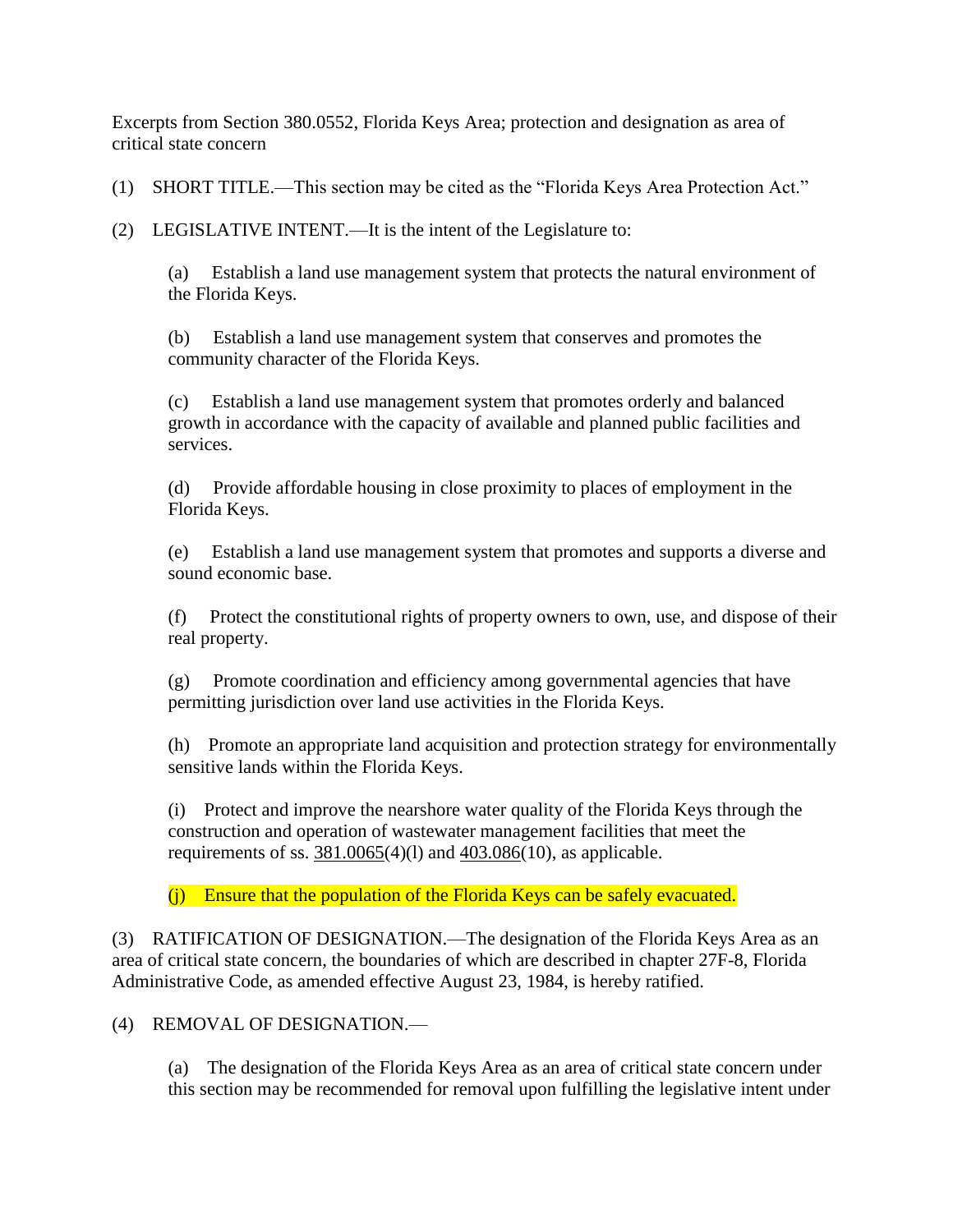subsection (2) and completion of all the work program tasks specified in rules of the Administration Commission.

(b) Beginning November 30, 2010, the state land planning agency shall annually submit a written report to the Administration Commission describing the progress of the Florida Keys Area toward completing the work program tasks specified in commission rules. The land planning agency shall recommend removing the Florida Keys Area from being designated as an area of critical state concern to the commission if it determines that:

1. All of the work program tasks have been completed, including construction of, operation of, and connection to central wastewater management facilities pursuant to s. [403.086\(](http://www.leg.state.fl.us/statutes/index.cfm?App_mode=Display_Statute&Search_String=&URL=0400-0499/0403/Sections/0403.086.html)10) and upgrade of onsite sewage treatment and disposal systems pursuant to s.  $381.0065(4)(l)$ ;

2. All local comprehensive plans and land development regulations and the administration of such plans and regulations are adequate to protect the Florida Keys Area, fulfill the legislative intent specified in subsection (2), and are consistent with and further the principles guiding development; and

3. A local government has adopted a resolution at a public hearing recommending the removal of the designation.

(c) After receipt of the state land planning agency report and recommendation, the Administration Commission shall determine whether the requirements have been fulfilled and may remove the designation of the Florida Keys as an area of critical state concern. If the commission removes the designation, it shall initiate rulemaking to repeal any rules relating to such designation within 60 days. If, after receipt of the state land planning agency's report and recommendation, the commission finds that the requirements for recommending removal of designation have not been met, the commission shall provide a written report to the local governments within 30 days after making such a finding detailing the tasks that must be completed by the local government.

(d) The Administration Commission's determination concerning the removal of the designation of the Florida Keys as an area of critical state concern may be reviewed pursuant to chapter 120. All proceedings shall be conducted by the Division of Administrative Hearings and must be initiated within 30 days after the commission issues its determination.

(e) After removal of the designation of the Florida Keys as an area of critical state concern, the state land planning agency shall review proposed local comprehensive plans, and any amendments to existing comprehensive plans, which are applicable to the Florida Keys Area, the boundaries of which were described in chapter 28-29, Florida Administrative Code, as of January 1, 2006, for compliance as defined in s. [163.3184.](http://www.leg.state.fl.us/statutes/index.cfm?App_mode=Display_Statute&Search_String=&URL=0100-0199/0163/Sections/0163.3184.html) All procedures and penalties described in s. [163.3184](http://www.leg.state.fl.us/statutes/index.cfm?App_mode=Display_Statute&Search_String=&URL=0100-0199/0163/Sections/0163.3184.html) apply to the review conducted pursuant to this paragraph.